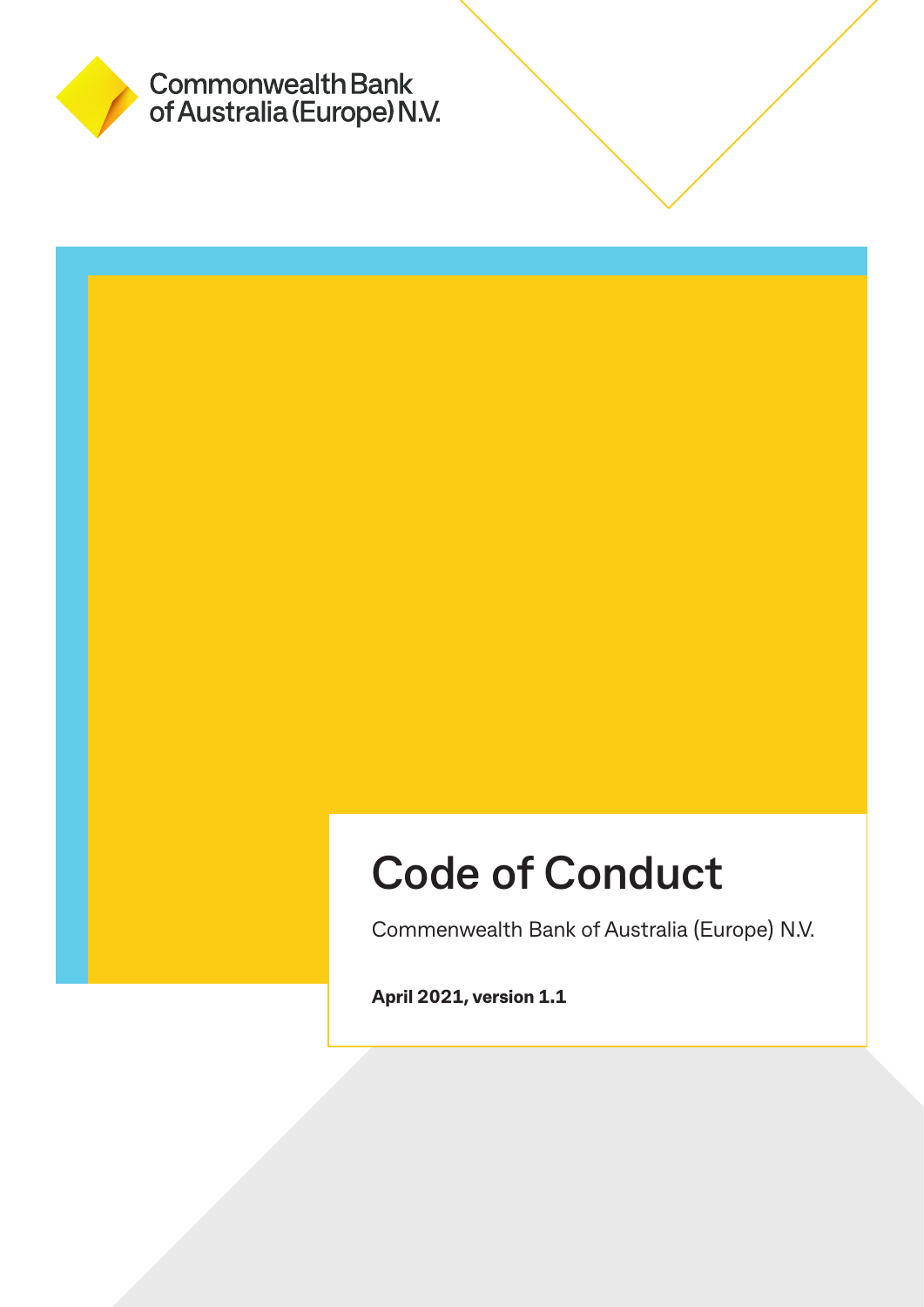### **Document control table**

| <b>Version Number</b> | Date issued/reviewed | <b>Amendment description</b> |
|-----------------------|----------------------|------------------------------|
| V1.0                  | 15.05.2020           | Final version                |
| V1.1                  | 08 04 2021           | Updated Values               |

### **Approval**

| <b>Version Number</b> | Date issued/reviewed | Approved                          |
|-----------------------|----------------------|-----------------------------------|
| V1.0                  | 15.05.2020           | CBA Europe N.V. Management Board  |
| V1.1                  | 08.04.2021           | CBA Europe N.V. Management Board  |
| V1.1                  | 13.04.2021           | CBA Europe N.V. Supervisory Board |

### **OWNERSHIP AND SUPERVISION OF THE POLICY**

This Code of Conduct ("Code") is owned by Commonwealth Bank of Australia (Europe) N.V.'s Head of Compliance and must be endorsed by the Management Board and approved by the Supervisory Board. This Code will be reviewed and updated at least annually and where required by legislative or regulatory change.

### **BANK USE**

This document is intended for internal and external use. The matters reflected in this document are applicable as at the date shown and may be updated from time to time.

### **STATEMENT OF CONFIDENTIALITY**

The information contained in this document is confidential and proprietary to Commenwealth Bank of Australia (Europe) N.V. ("CBA N.V."). This Code is to be held in strict confidence and should not be disclosed, duplicated or used, in whole or in part, for any purpose, other than to Commonwealth Bank of Australia ("CBA") or any of its group companies.

### **SCOPE**

This document applies to CBA N.V which is a fully owned subsidiary of CBA.

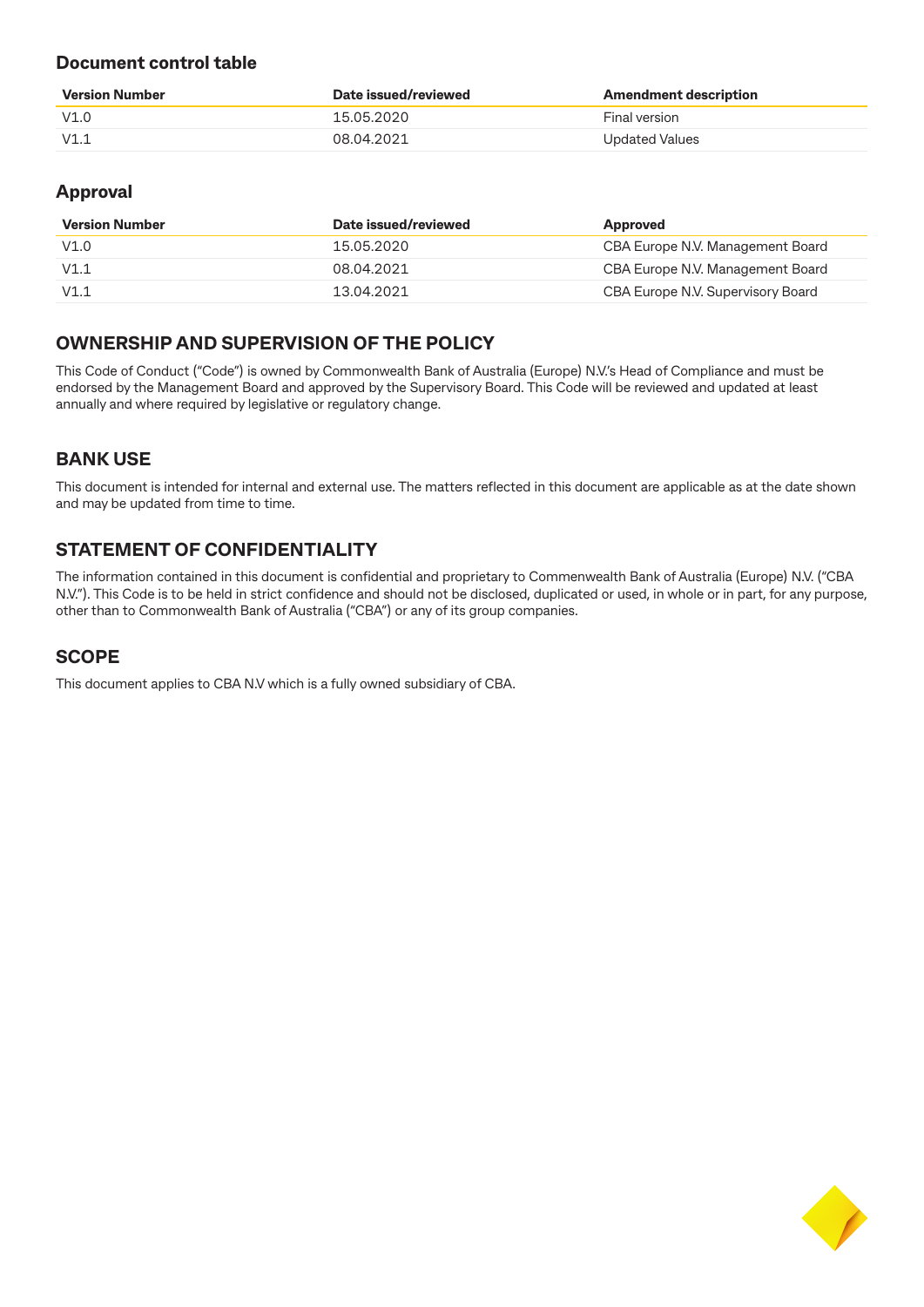### **Table of contents**

| 1.  | <b>Purpose of the Code of Conduct</b>                | 1 |
|-----|------------------------------------------------------|---|
| 2.  | How to use the Code                                  | 2 |
| 3.  | <b>Our Purpose and Values</b>                        | 2 |
| 4.  | Our 'Should We? 'test                                | З |
| 5.  | Speaking up and getting help                         | 4 |
| 6.  | Our policies & guidelines and the outcomes we expect | 4 |
| 6.1 | <b>Customers and Communities</b>                     | 5 |
| 6.2 | Governance and Controls                              | 5 |
| 6.3 | People                                               | 6 |
| 7.  | Additional Expectations to Leaders of CBA N.V.       | 7 |
|     |                                                      |   |

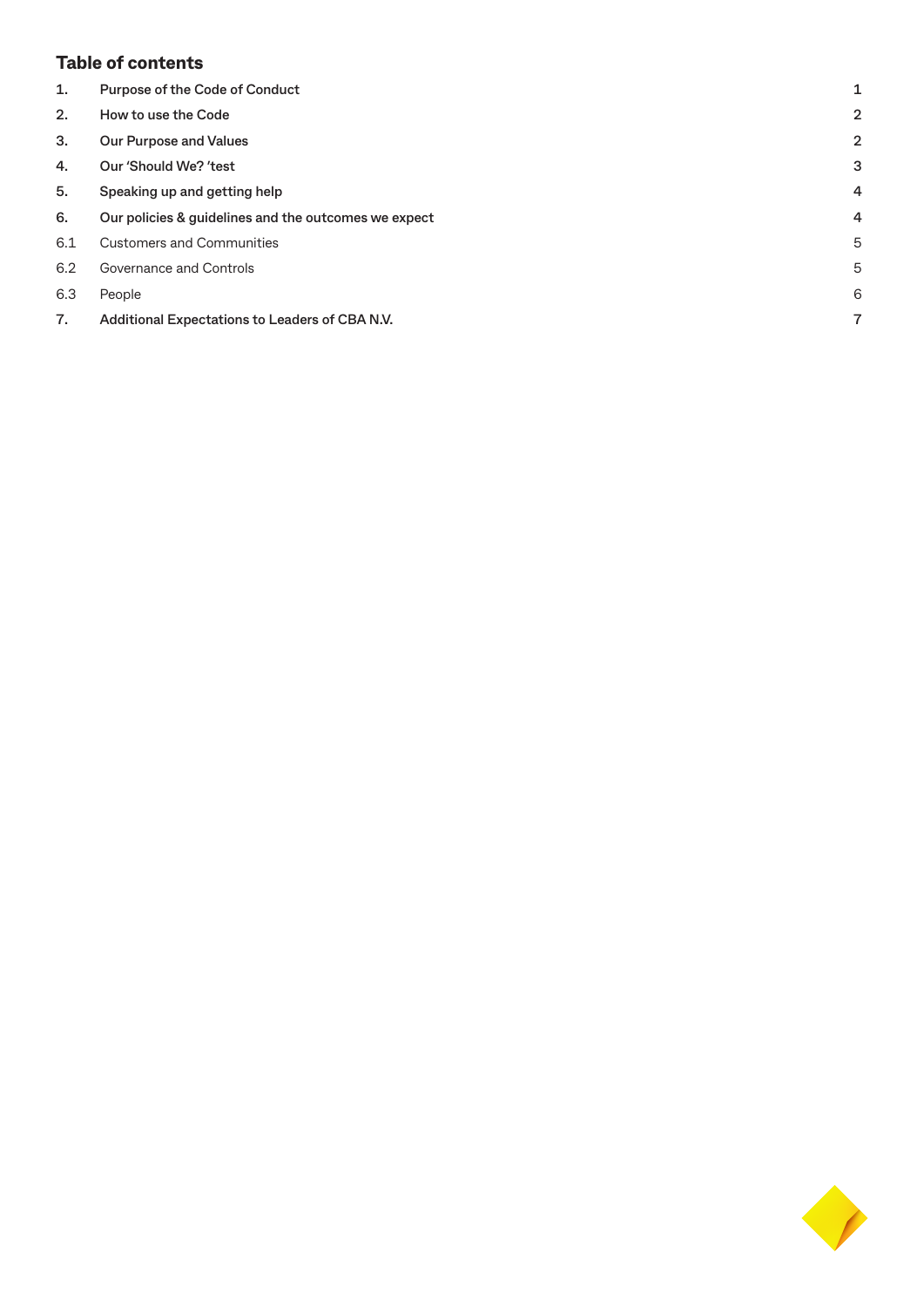# **1. Purpose of the Code of Conduct**

This Code sets out expectations for how we act, solve problems and make decisions. It is integral to our license to operate as a bank and provides the foundation for the way we do business at Commenwealth Bank of Australia (Europe) N.V.

It describes the standards of conduct we expect. The Code connects our purpose ("Purpose") and values ("Values"), both as explained in paragraph 3 of this Code (with a 'Should we?' test), as further explained in paragraph 4 of this Code and key Policies to help us to deliver the right outcomes for all our stakeholders.

We all need to live by this Code every day. It applies to every single one of us, including Board Members, employees and contractors. No one is exempt. And it applies to how we interact with everyone we encounter, both at work and outside work – colleagues, customers, clients, shareholders, regulators, government, business partners, suppliers, competitors, and the wider community.

In addition, CBA N.V. supports the principles of the Dutch Banking Code.

#### **What we expect of you**

- Read the Code, so you know where to find answers when you need them.
- Familiarise yourself and comply with the Values, including the 'Should We?' test, key policies and outcomes we expect.
- If anything is unclear, talk to your Manager and colleagues.
- Welcome constructive challenge and raise concerns and follow through if something doesn't seem right.
- Regularly take time to reflect on how you and your colleague are contributing to the outcomes we expect.
- If you supervise, manage or direct the work of others, you need to understand our 'Additional Expectations for Leaders' in the Code of the Conduct.

#### **What you can expect from the CBA N.V.**

We are committed to bringing the Code to life by ensuring that all of our activities and decisions deliver the outcomes we want to achieve. You can expect:

- Clear and consistent expectations that everyone adheres to the code, and consequences for those who do not.
- Help in navigating tough situations.
- Safe environment when you speak up to your manager, HR or you can make use of the SpeakUP Program\*1.

#### **Following the Code is mandatory**

- The Code applies to everyone in the CBA N.V.
- Following the Code will ensure we achieve great outcomes, but not following the Code can have serious consequences for you and the CBA N.V., customers and communities.
- If you don't follow the Code, you will face consequences up to and including dismissal and/or us ending your business engagement.

<sup>1</sup> You can contact the SpeakUP program 24/7 by phone from the Netherlands on 0800-0270001 or from overseas on +31 800 0270001, or by email to speakup@speakuphotline.com.au

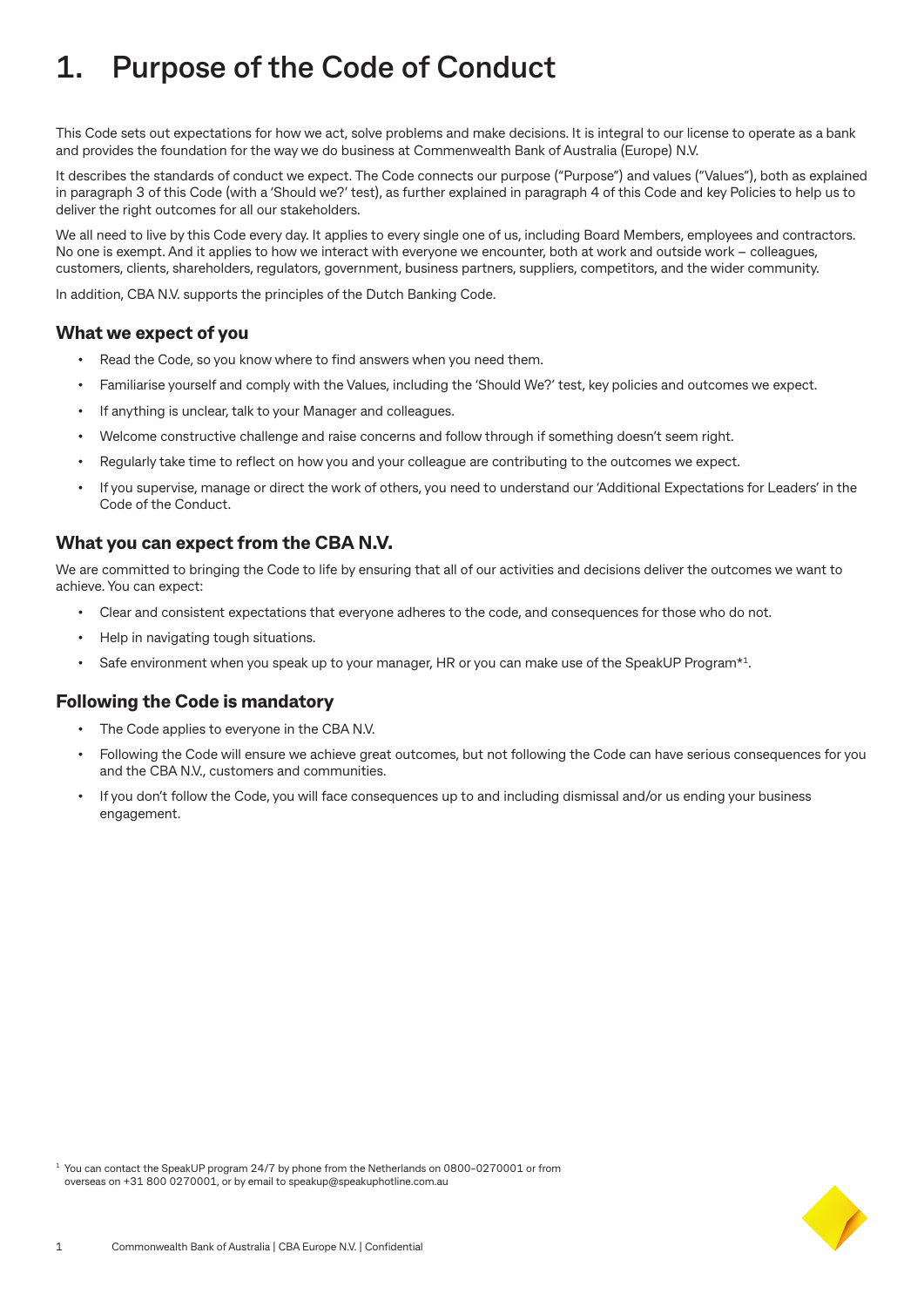### **2. How to use the Code**

Use the Code to help you to do the right thing, including when faced with tough decisions, or when you aren't sure what to do.

Each of us must take personal responsibility to follow the Code and to question if something doesn't seem right, or doesn't reflects our Values, and to take action to put it right. The Code brings together a set of tools to help you navigate the complexity we face every day and to help you do the right thing.

### **3. Our Purpose and Values**

Our purpose is to improve the financial wellbeing of our customers and communities



We care about our customers and each other we serve with humility and transparency

We have the courage to step in, speak up and lead by example

We are unwavering in our commitment we do what's right and we work together to get things done

Our Purpose is what we try to achieve. Our Values are what we stand for, we need to be guided by them in everything we do.

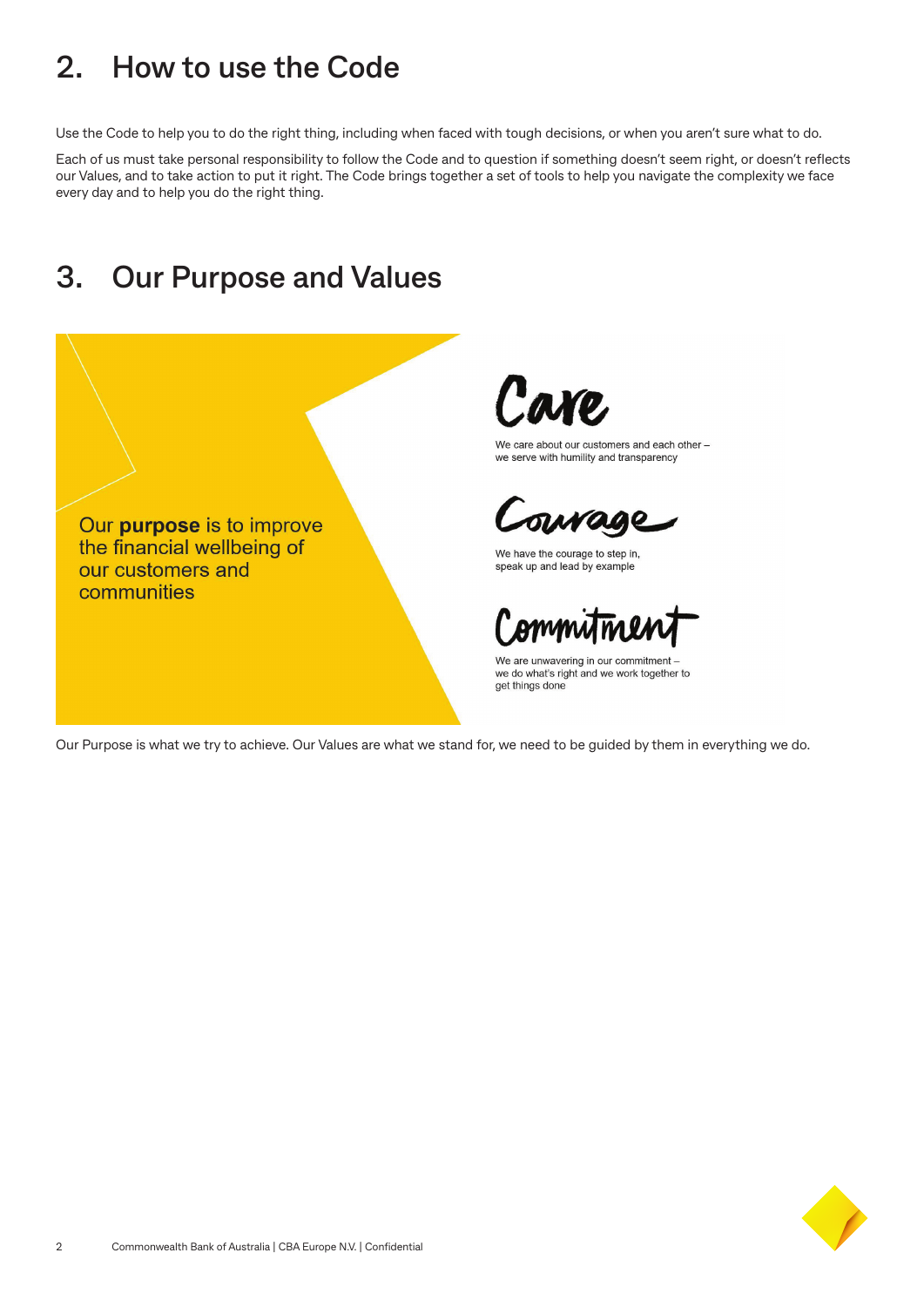# **4. Our 'Should We?' test**

To ensure we do what's right, please use our 'Should We?' test. Asking 'Can We?' isn't always enough. We also need to ask: 'Should We?' If we make this part of how we operate every day, we'll be well on our way to building a better bank.

Our customer and the community expect each of us to exercise good judgment. Asking 'Should we?' is a simple way to ensure that we make the right decisions and do right by them.



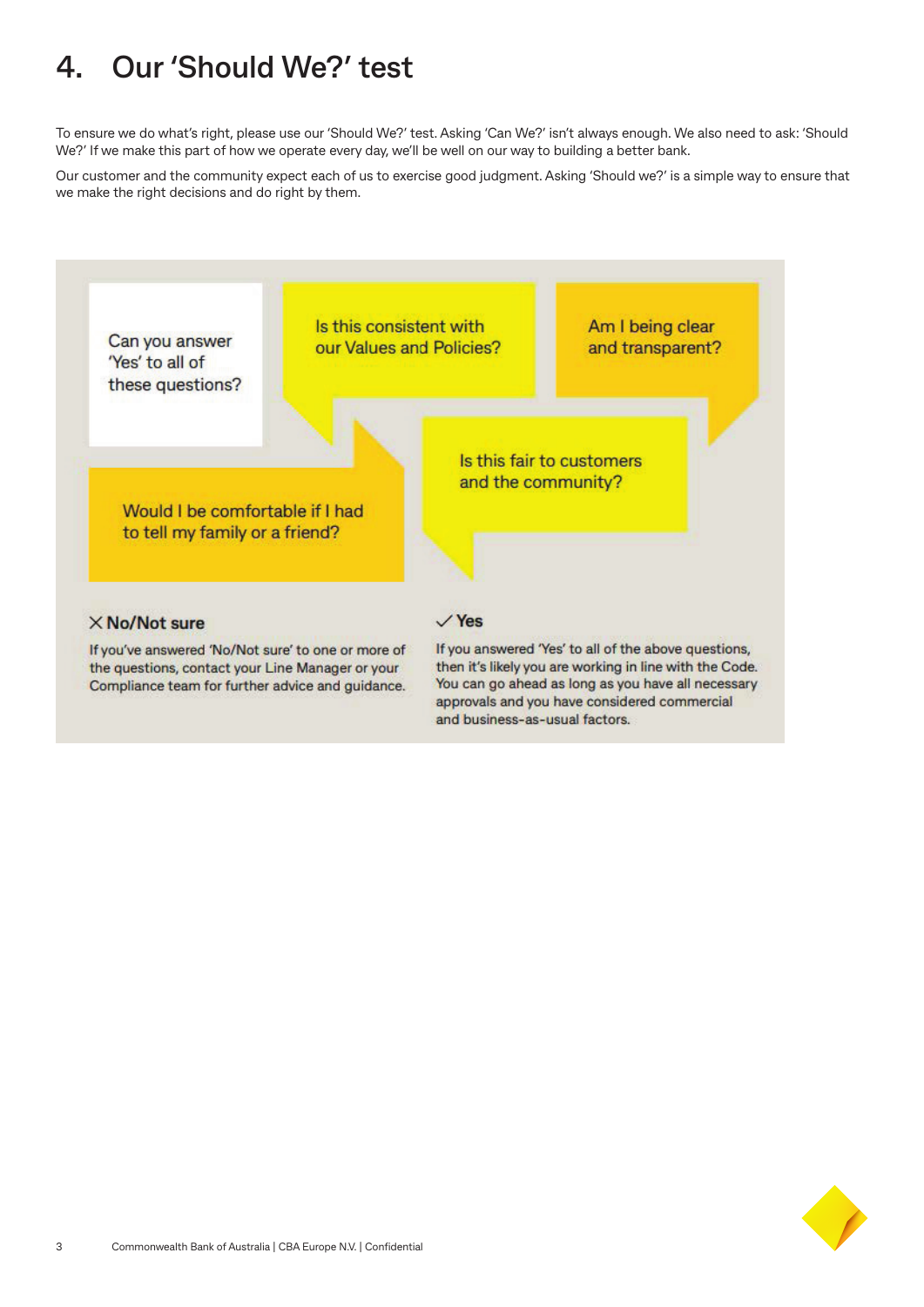# **5. Speaking up and getting help**

We believe that our people want to do the right thing. But sometimes the right answer isn't obvious.

You might see something that doesn't sit right with you. You might be facing a new situation that no one has had to resolve before. Challenging, taking ownership and following through are fundamental to ensuring we achieve the right outcomes.

It is up to every one of us to make sure we live by this Code.

If you have questions, you can always contact your Line Manager, Your HR Manager, the SpeakUP Program (phone: 0800-0270001 or overseas on +31 800-027001 or by e-mail to speakup@speakuphotline.com.au) or the CEO directly, Wilco Hendriks (Wilco. Hendriks@cba.com.au).

Our Whistleblowing Policy provides further information on how we will support individuals who may have concerns regarding retaliation for raising issues.

### **6. Our policies & guidelines and the outcomes we expect**

Our Values guide how we behave. Our actions and decisions need to be consistent with our policies. Together, our Values and policies describe the standards of conduct we expect.

We have grouped our Policies, and the outcomes that we expect into the following three categories to help you to locate and access the most relevant to you.

- **• Customers and Communities**
- **• Governance & Controls**
- **• People**

We encourage you to read the themes referenced in this Code for further guidance, in addition to those specific relevant to your role and area of business.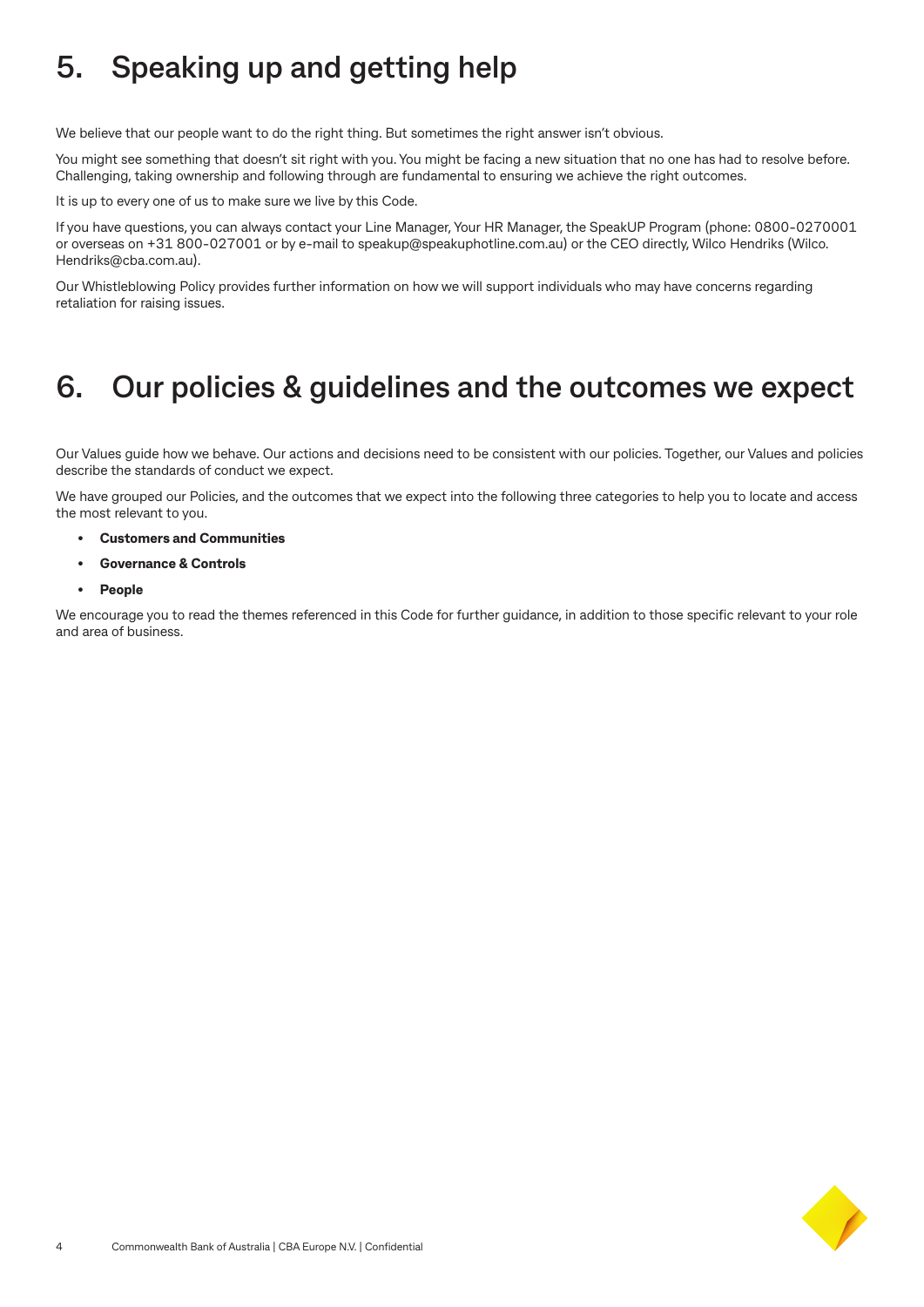### **6.1 Customers and Communities**

When making decision that affect customers and communities, apply our Values and the following policies & guidelines to achieve the outcomes we expect.

#### **Outcomes:**

- Fair customer outcomes are at the heart of our strategy, plans, decisions, judgments and actions.
- Our products and services are fair, transparent, and meet customer needs, and our distribution approach is appropriate for customers. We are compassionate to the circumstances of customers, including the most vulnerable.
- The potential for unfair outcomes is proactively identified, and complaints and issues are mitigated and managed in a timely manner.
- Market manipulation, insider training, failure to manage conflicts of interest, and inappropriate control and use of confidential information are not tolerated.
- We recognise that environmental and social risks can impact our business and communities and we are committed to ensuring that these risks are identified and managed appropriately.

### **CBA N.V. themes:**

- a) Product Development and Distribution
- b) Customer Protection and Competition
- c) Customer Complaints Management

CBA N.V. maintains policies to support adherence to our values, appropriate conduct and regulatory expectations related to Customers and Communities

### **6.2 Governance and Controls**

When making decisions that affect governance and controls, apply our Values and the following policies & guidelines to achieve the outcomes we expect.

#### **Outcomes:**

- The standards in our policies and practices ensure fair customer and community outcomes and that the spirit, as well as the letter, of the regulations are adhered to.
- Privacy, including of our customers, is respected and personal and confidential information is kept secure, protected from unauthorised use and not inappropriately used for personal gain.
- We can protect our community and the integrity of the financial system, including through meetingour anti-bribery and corruption, and anti-money laundering and counter terrorism financingobligations and managing frauds.
- Our governance supports good decisions and outcomes that align with this Code, Our RiskManagement Framework and Risk Appetite Statement.

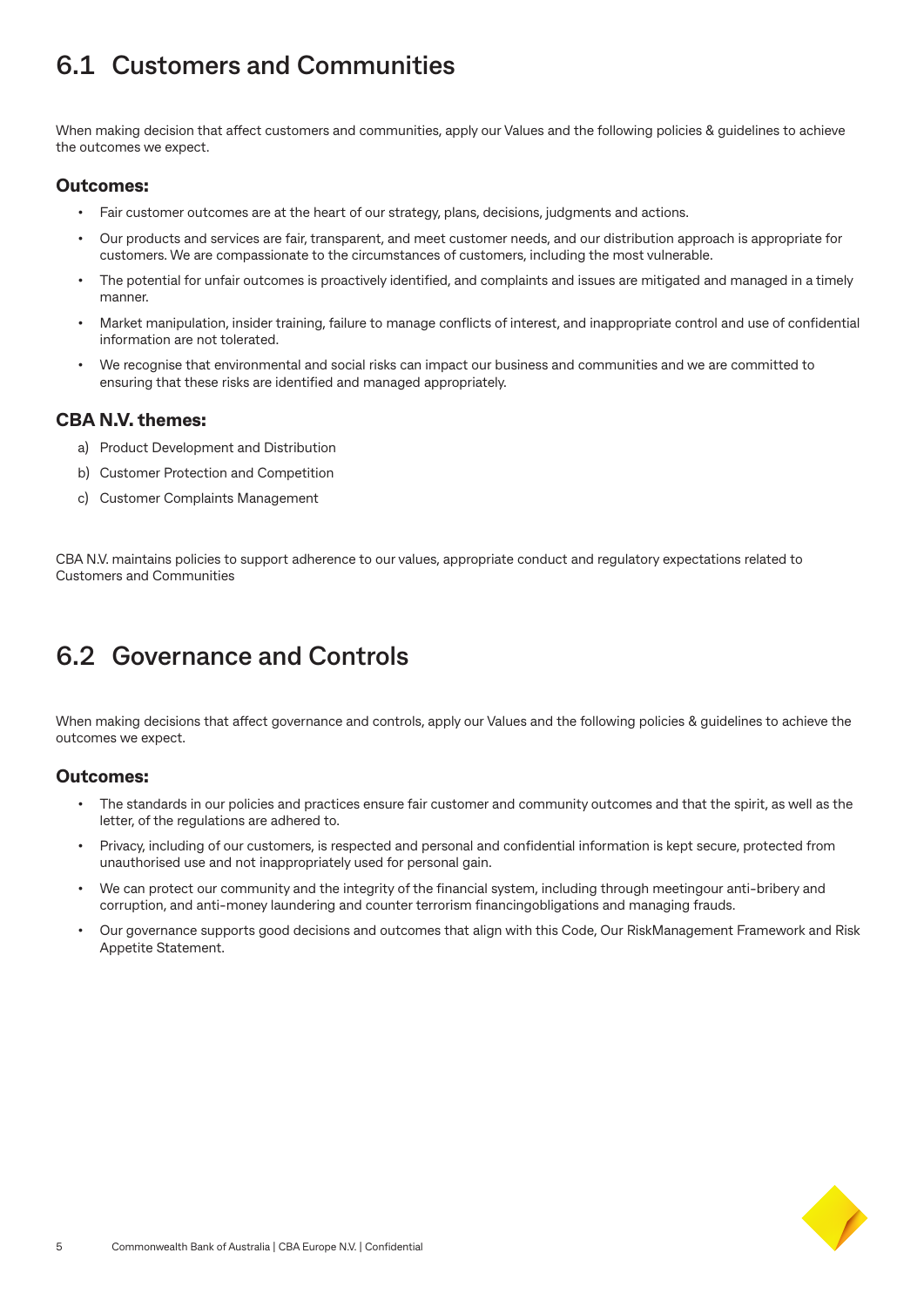### **CBA N.V. themes:**

- a )Information Security
- b) Privacy
- c) Gifts and Entertainment
- d) Record Management
- e) Anti-Bribery and Corruption
- f) Anti-money Laundering and Counter Terrorism Financing
- g) Managing Fraud
- h) Delegations of Authority
- i) Compliance Incident Management

CBA N.V. maintains policies to support adherence to our values, appropriate conduct and regulatory expectations related to Governance and Controls.

### **6.3 People**

Our People are critical to achieving fair outcomes for customers and communities. When making decisions that affect our People, apply our values and the following policies & guidelines to achieve the outcomes we expect.

#### **Outcomes:**

- Our workplace is safe and inclusive, wellbeing is promoted and everyone is free from unlawfuldiscrimination, bullying and harassment.
- People are only hired, promoted and rewarded when they demonstrate the highest standards andstrong values.
- Individuals act within their authority and use (Group) technology, other assets and social mediaresponsibly.
- All individuals complete the training and learning, and competency requirements and hold anyaccreditations required for the role.
- Individuals understand and comply with their personal obligations to prevent detriment to CBA N.V.or its stakeholders, including taking steps to ensure that any personal or outside interests do notgive rise to a conflict of interest or perceived conflict of interest.

### **CBA Europe N.V. themes:**

- a) Workplace Conduct
- b) Health and Safety
- c) Diversity and Inclusion
- d) Acceptable Use of CBA Technology
- e) Securities Trading
- f) Physical Security
- g) Social Media
- h) Media Contact
- i) Mandatory Training
- j) Conflicts of Interest

CBA N.V. maintains policies to support adherence to our values, appropriate conduct and regulatory expectations related to People in the Employee Handbook<sup>2</sup>.

<sup>2</sup> To be finalised in 2021